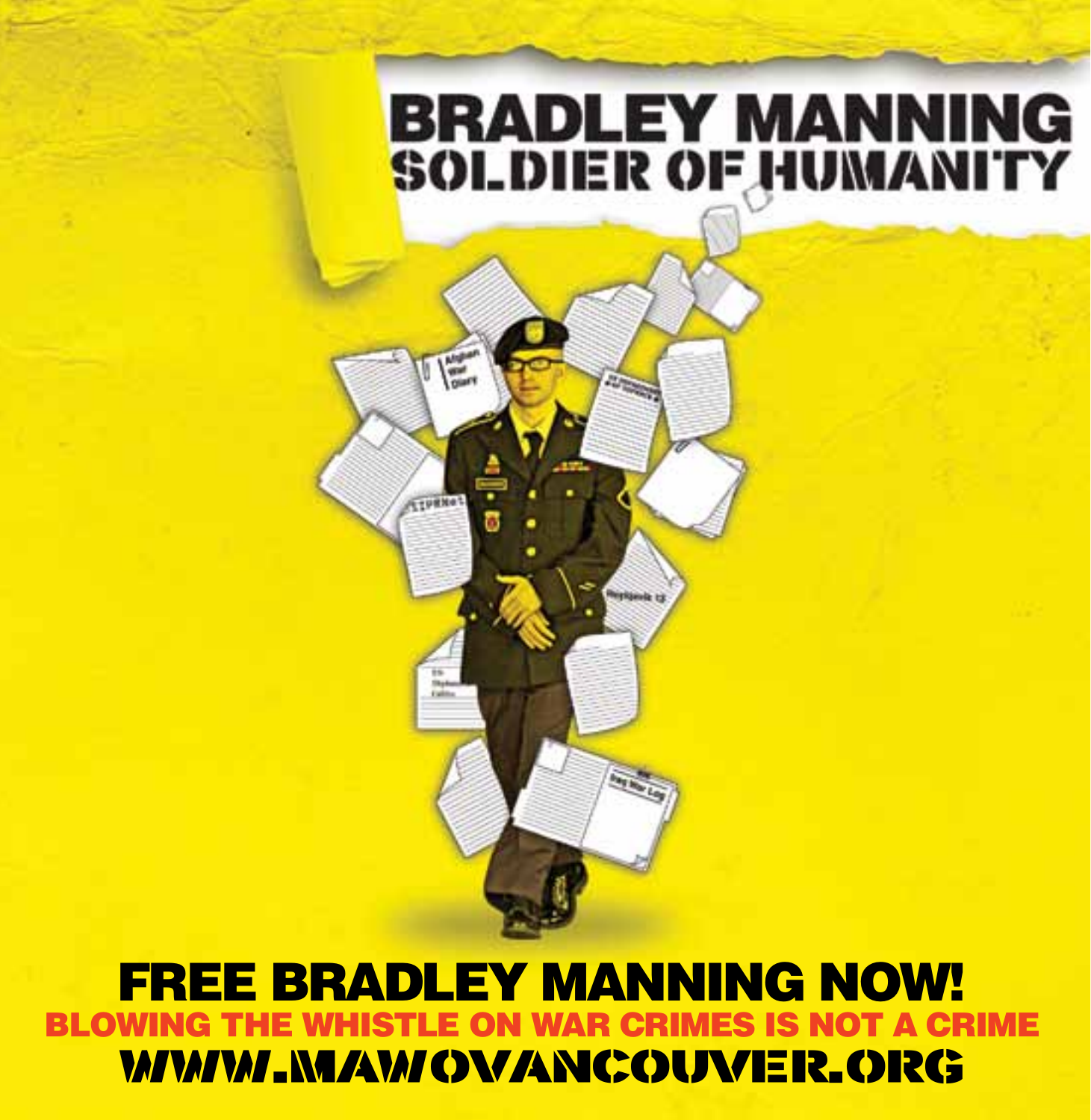### who is **BRADLEY MANNING?**

Bradley Manning **is the 24 year old U.S. soldier accused of leaking over 260,000 classified United States diplomatic cables, as well as videos and documents which have become known as the Afghan War Diary and the Iraq War Logs. Published on the whistleblower site Wikileaks, they further exposed US**  war crimes around<br>the world including<br>mass killings,<br>torture, corruption,<br>and the government's<br>of lies and<br>wer-up of the same with the aks with **the world including mass killings, torture, corruption, and the government's web of lies and attempted cover-up of United States atrocities.** 

**For telling the truth and acting upon his conscience, Bradley faces 22 charges, including "Aiding the enemy by indirect means," which could result in the death penalty or life in prison. He was also held in solitary confinement for the first 10 months of his incarceration. During this time he was denied meaningful exercise, social interaction, sunlight, and has** 

**occasionally been kept completely naked. These conditions were unique to Bradley and are illegal even under US military law as they amount to extreme pre-trial punishment. Public outcry for this "soldier of humanity" has been widespread all around the world. In one week in April 2011, over a half million people signed a petition calling on President Obama** 

> **to end the isolation and torture of Bradley Manning, as those condition serve as "a chilling deterrent to other potential w h i s t l e b l o w e r s committed** to **public integrity." Bradley's treatment has also sparked a probe by the United Nations chief torture investigator Juan Mendez, who says he has been,**

**"frustrated by the prevarication of the US government with regard to my attempts to visit Mr. Manning." Protests continue across the world, and Bradley has also been nominated for the Nobel Peace Prize.**

*Text modified from Bradley Manning Support Network Website: www.bradleymanning.org*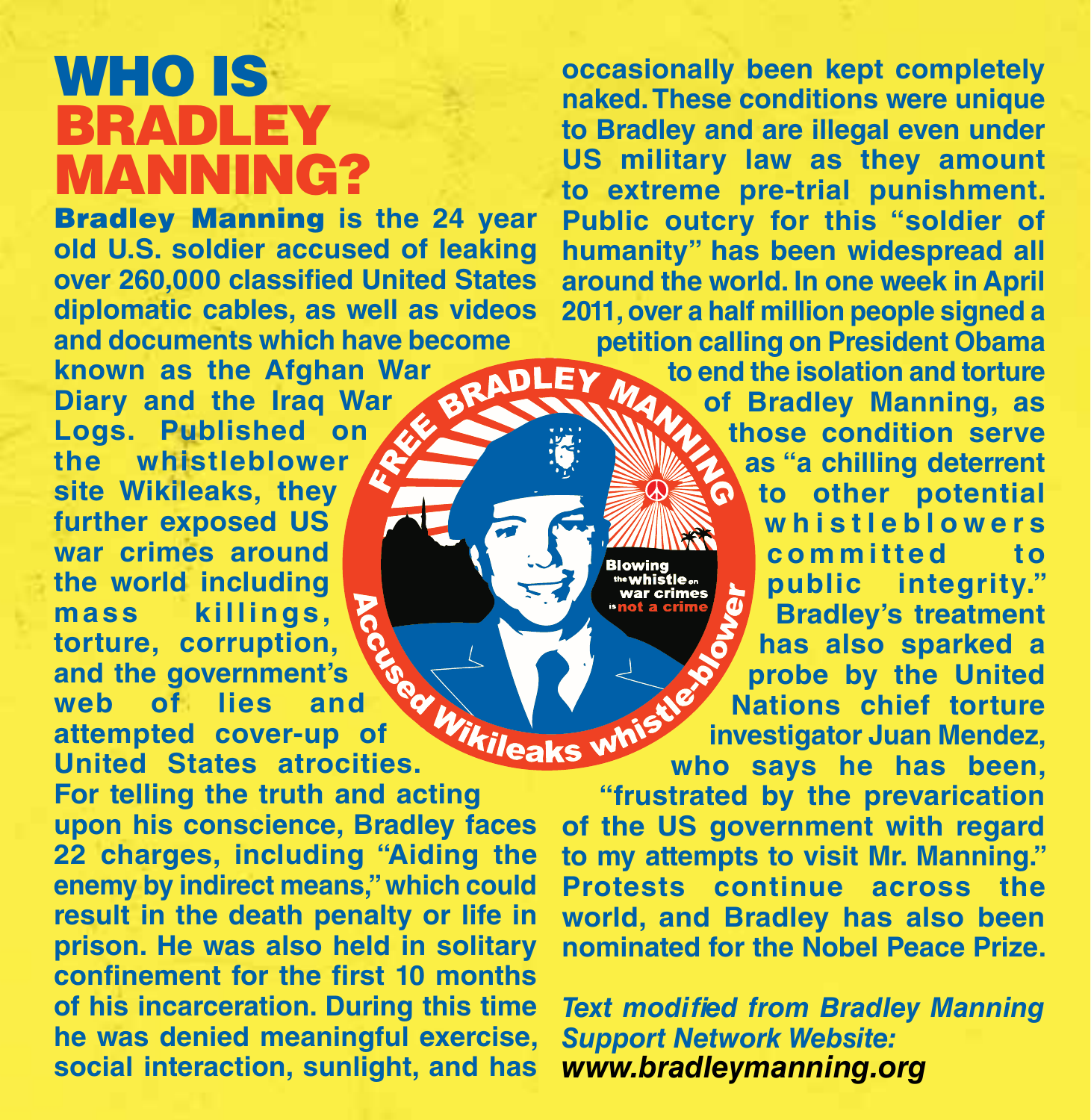

#### How Can You Help?

Mobilization Against War & **Occupation (MAWO)** is part of **the international campaign to "Free Bradley Manning!" We believe that all peace-loving people should be actively involved in defending Bradley, who demonstrated incredible courage by exposing ongoing war crimes in Iraq, Afghanistan, and around the world. He should be celebrated, not facing life imprisonment or a death penalty at the hands of those who he exposed. The campaign is extremely important in Canada as well. The Canadian government has also been exposed collaborating with these atrocities and also trying to cover up it's own killings, tortures, and huge expenditures during the ongoing occupation of Afghanistan. What we know now is only the tip of the iceberg, and further** 

**exposing the truth can be instrumental in ending Canada's current war drive in Afghanistan, and preventing future wars and occupations. As we saw with the recent Canadian participation in the bombardment of Libya, and their pro-war and pro-sanctions statements against Syria and Iran, the Canadian government is planning on advancing, not retreating, down the appalling road of war and occupation. We need to stop them. We need more people like Bradley Manning. The outcome of Bradley Manning's case will set a huge precedent in the fight for peace and against war and occupation. Please join us by signing a petition demanding Bradley Manning's freedom, and visit:**  www.mawovancouver.org **and**  www.bradleymanning.org **for more information on getting involved!**